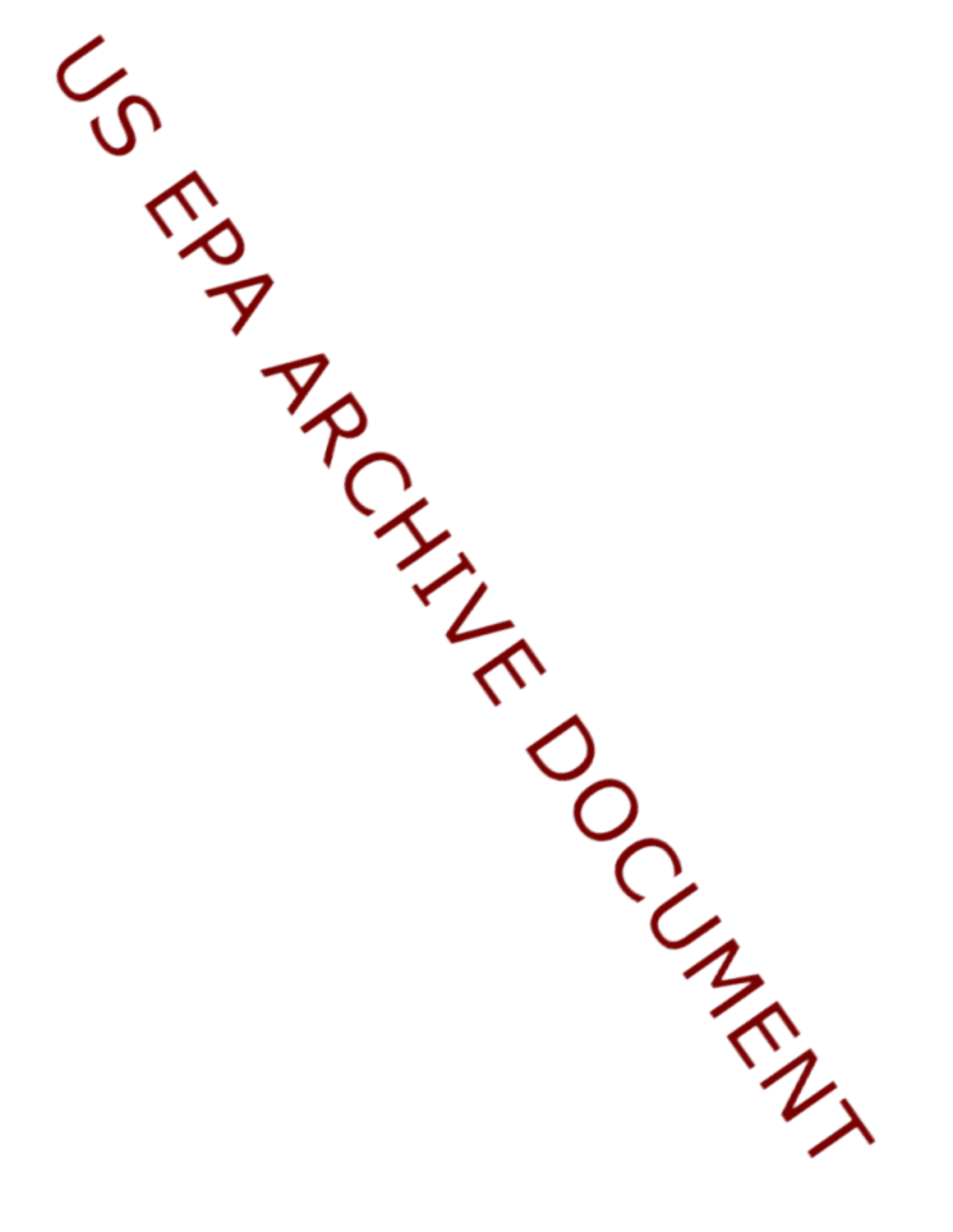### **THE ENVIRONMENTAL TECHNOLOGY VERIFICATION PROGRAM**







# **ETV Joint Verification Statement**

|                                      | TECHNOLOGY TYPE: PORTABLE CYANIDE ANALYZER                                                              |      |                                         |  |
|--------------------------------------|---------------------------------------------------------------------------------------------------------|------|-----------------------------------------|--|
| <b>APPLICATION:</b>                  | DETECTING CYANIDE IN WATER                                                                              |      |                                         |  |
|                                      | <b>TECHNOLOGY NAME: Model 9606 Cyanide Electrode with</b><br>Model 290 A+ Ion Selective Electrode Meter |      |                                         |  |
| <b>COMPANY:</b>                      | <b>Thermo Orion</b>                                                                                     |      |                                         |  |
| <b>ADDRESS:</b>                      | 500 Cummings Ctr.<br>Beverly, MA 01915                                                                  | FAX: | PHONE: 1-800-225-1480<br>1-978-232-6038 |  |
| <b>WEB SITE:</b><br>$E\text{-}MAIL:$ | http://www.thermo.com<br>xiaowen.wen@thermo.com                                                         |      |                                         |  |

The U.S. Environmental Protection Agency (EPA) supports the Environmental Technology Verification (ETV) Program to facilitate the deployment of innovative or improved environmental technologies through performance verification and dissemination of information. The goal of the ETV Program is to further environmental protection by substantially accelerating the acceptance and use of improved and cost-effective technologies. ETV seeks to achieve this goal by providing high-quality, peer-reviewed data on technology performance to those involved in the design, distribution, financing, permitting, purchase, and use of environmental technologies.

ETV works in partnership with recognized standards and testing organizations, with stakeholder groups (consisting of buyers, vendor organizations, and permitters), and with individual technology developers. The program evaluates the performance of innovative technologies by developing test plans that are responsive to the needs of stakeholders, conducting field or laboratory tests (as appropriate), collecting and analyzing data, and preparing peer-reviewed reports. All evaluations are conducted in accordance with rigorous quality assurance (QA) protocols to ensure that data of known and adequate quality are generated and that the results are defensible.

The Advanced Monitoring Systems (AMS) Center, one of seven technology areas under ETV, is operated by Battelle in cooperation with EPA's National Exposure Research Laboratory. The AMS Center has recently evaluated the performance of cyanide analyzers used to detect cyanide in water. This verification statement provides a summary of the test results for the Thermo Orion Model 9606 Cyanide Electrode with the Model 290A+ Ion Selective Electrode Meter, which is referred to as the Thermo Orion ion selective electrode (ISE in this verification statement).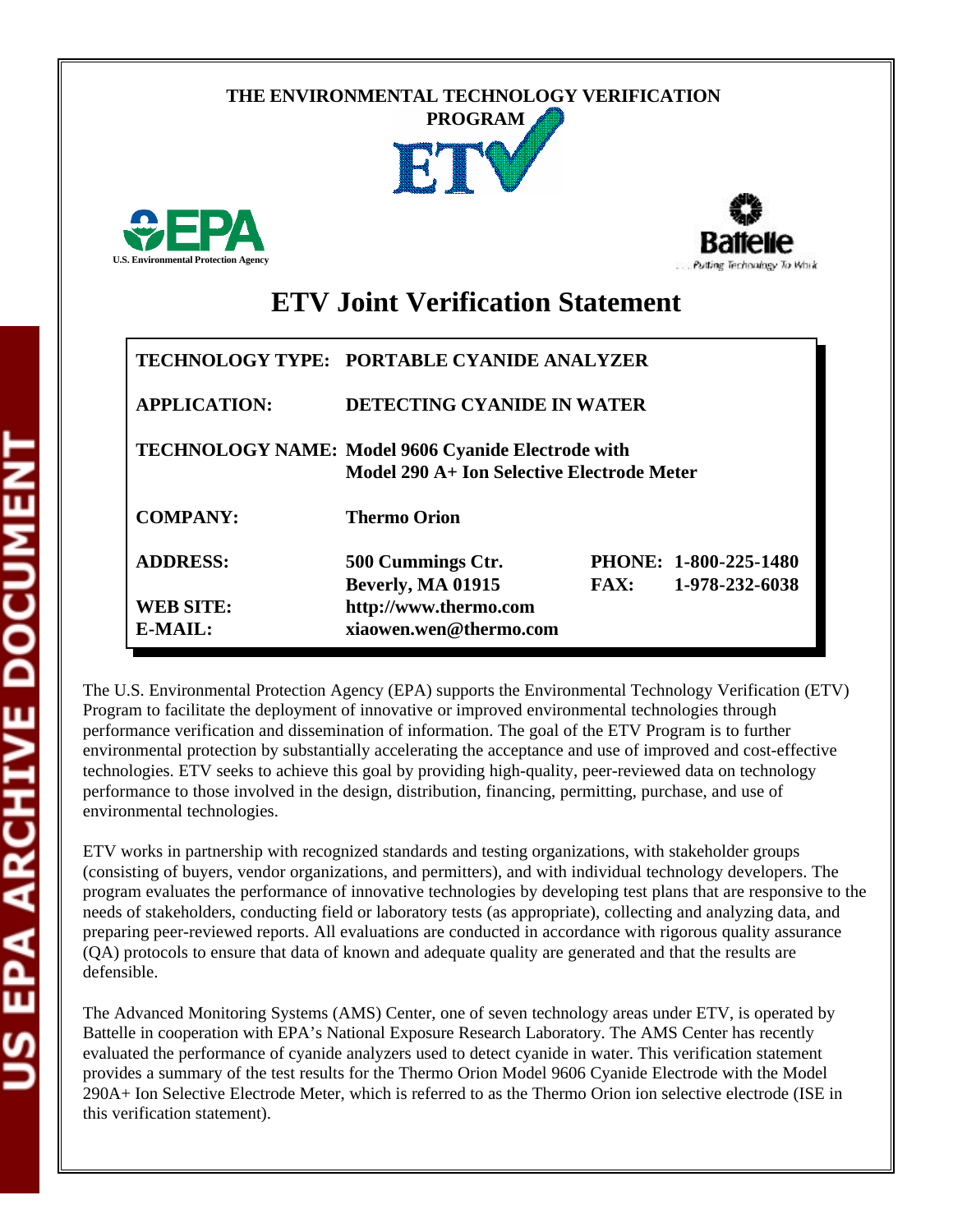## **VERIFICATION TEST DESCRIPTION**

The verification was based on comparing the cyanide concentrations of water samples determined by the Thermo Orion ISE with cyanide concentrations determined by a laboratory-based reference method (EPA Method 335.1, *Cyanides Amenable to Chlorination*). Two Thermo Orion ISEs were tested independently between January 13 and February 4, 2003; and the results were compared to assess inter-unit reproducibility. Some PT samples were reanalyzed on February 24, 2003, due to a laboratory error. Operator bias was not evaluated for the ISE units, so all the results in this report were generated by a technical operator. Samples used in the verification test included quality control samples, performance test (PT) samples, lethal/near-lethal concentration samples, drinking water samples, and surface water samples. The results from the Thermo Orion ISE were compared with the reference method to quantitatively assess accuracy and linearity. Multiple aliquots of each test sample were analyzed separately to assess the precision of the Thermo Orion ISE and the reference method. To determine the detection limit, a solution with a concentration of 0.100 milligram per liter (mg/L) was used. Seven non-consecutive replicate analyses of this solution were made to obtain precision data with which to determine the method detection limit (MDL). Sample throughput was estimated based on the time required to analyze a sample. Ease of use was based on documented observations by the operator and the Battelle Verification Test Coordinator. The Thermo Orion ISE was used in a field environment as well as in a laboratory setting to assess the impact of field conditions on performance.

QA oversight of verification testing was provided by Battelle. Battelle QA staff conducted a technical systems audit, a performance evaluation audit, and a data quality audit of 10% of the test data.

## **TECHNOLOGY DESCRIPTION**

The following description of the Thermo Orion ISE was provided by the vendor and does not represent verified information.

The Thermo Orion ISE consists of a solid sensing element containing a mixture of inorganic silver compounds bonded into the tip of an epoxy electrode body. When the sensing element is in contact with a cyanide solution, silver ions dissolve from the membrane surface. Silver ions within the sensing element move to the surface to replace the dissolved ions, establishing a potential difference that is dependent on the cyanide concentration in the solution. Upon calibration with solutions of known cyanide concentrations, these potential differences are converted to concentrations and displayed on the digital readout at mg/L when the Thermo Orion ISE is inserted into an unknown solution. The Thermo Orion ISE incorporates the reference and working electrodes into a single electrode shell. The Thermo Orion ISE is accessorized with a hard carrying case, an electrode stand that clips to the carrying case, a one-meter cable, an alkaline reagent for pH adjustment, and an electrode filling solution. The list price for the provided items is \$742 for the Thermo Orion Model 290A+ ISE meter, \$596 for the Thermo Orion Model 9606 Cyanide Electrode, and \$172 for the plastic carrying case. The Thermo Orion ISE operates on a 9-volt battery and has dimensions of 8.08 x 3.26 x 1.9 inches.

## **VERIFICATION OF PERFORMANCE**

**Calibration:** A three-point calibration using solutions of 0.030, 0.100, and 0.300 mg/L cyanide typically was used. The manufacturer suggested that the slope of the calibration linear regression be within the range of -54 to -60 millivolt per tenfold increase in cyanide concentration. Seventeen of 22 slopes attained were not within this range. However, analyzing samples using a calibration that produced a regression slope outside the acceptable range did not seem to negatively affect the accuracy of the results. Some of the most accurate results produced by the Thermo Orion ISE were produced on a day when the calibration regression slope was farthest from the acceptable range.

**Accuracy:** Biases for the Thermo Orion ISE ranged from 5 to 66% for the PT samples with concentrations ranging from 0.030 to 25.0 mg/L; 41 to 123% for the surface water samples; 14 to 100% for the drinking water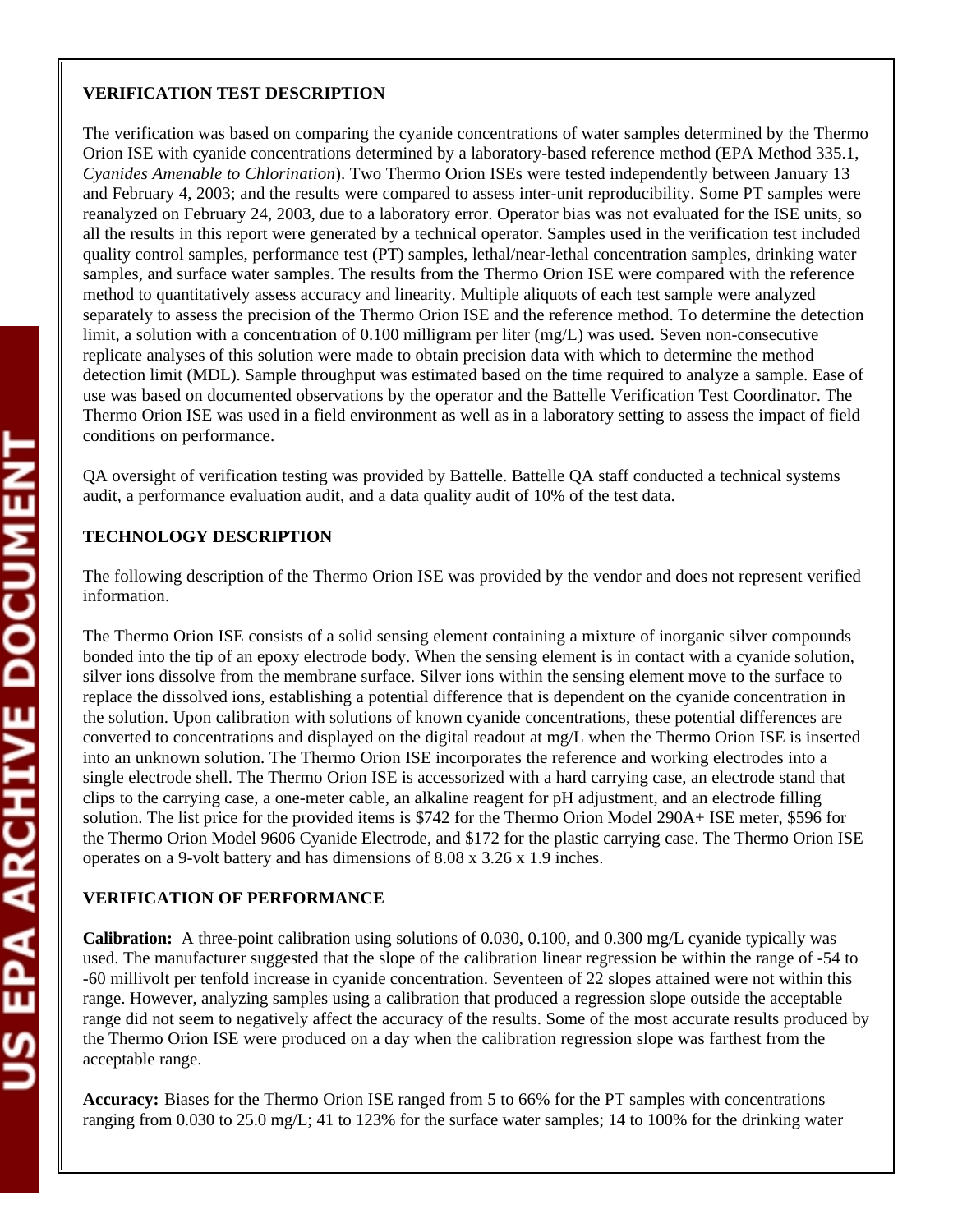samples from around the country; and 4 to 100% for the Columbus, OH, drinking water samples. Since the latter three types of water samples contained no detectable cyanide, they were fortified with 0.200 mg/L of cyanide to test the performance of the Thermo Orion ISE in water matrices.

**Precision:** Relative standard deviation (RSD) ranged from 1 to 18% for the PT samples, 5 to 16% for the surface water samples, 0 to 2% for the drinking water samples from around the country, and 2 to 10% for the Columbus, OH, drinking water samples.

**Linearity:** The results from the Thermo Orion ISE for the PT samples (0.030 to 25.0 mg/L) plotted against the concentrations of the same samples as determined by the reference method gives the following regression equation:

y (Thermo Orion ISE results in mg/L)=1.00 ( $\pm$  0.055) x (reference result in mg/L)  $+ 0.506 (\pm 0.530)$  mg/L with r<sup>2</sup>=0.955 and N=65.

where the values in parentheses represent the 95% confidence interval of the slope and intercept. The slope is not significantly different from unity, the intercept is not significantly different from zero, and the  $r<sup>2</sup>$  value is above 0.950. From these regression parameters, the Thermo Orion ISE data indicate linearity; but the data are more accurately described with two linear regressions, one for the high-concentration range (5.00 to 25.0 mg/L) and one for the lower concentration range (0.030 to 0.800 mg/L). This underscores the need to encompass the likely concentration of the water samples with calibration standards slightly higher and lower in concentration to avoid systematic error due to calibration over a non-linear concentration range.

**Method Detection Limit:** The MDLs for the Thermo Orion ISE were determined to be 0.040 and 0.023 mg/L.

**Inter-Unit Reproducibility:** A linear regression of the data for the inter-unit reproducibility assessment gives the following regression equation:

y (Technology #1 result in mg/L)=0.853 ( $\pm$  0.019) x (Technology #2 result in mg/L)  $+0.040 \ (\pm 0.127)$  mg/L with r<sup>2</sup>=0.991 and N=80.

where the values in parentheses represent the 95% confidence interval of the slope and intercept. The slope is significantly different from unity, while the intercept is not significantly different from zero. These data indicate that the two Thermo Orion ISEs functioned somewhat differently from one another. This could be because each electrode was polished and calibrated individually before each analysis set.

**Lethal/Near-Lethal Dose Response:** The bias values ranged from 105 to 375% for analysis of samples with concentrations of 50.0 to 250 mg/L. Precision (in terms of %RSD) for the Thermo Orion ISE analysis of lethal/near-lethal concentrations ranged from 5 to 38%.

**Field Portability:** From an operational standpoint, the Thermo Orion ISE was easily transported to the field setting, and the samples were analyzed in the same fashion as they were in the laboratory. While no functional aspects of the Thermo Orion ISE were compromised by performing the analyses in the field setting, close attention had to be paid to bringing the calibration solutions to a temperature similar to the samples.

**Ease of Use:** The instruction manual for the Thermo Orion ISE was clear and concise. Although the Thermo Orion ISE required calibration and electrode polishing before every sample set, it was convenient that calibration could be done with any concentration of cyanide. The pH was easily adjusted before analysis by the Thermo Orion ISE by adding 0.500 mL of Thermo Orion alkaline reagent to 50.0 mL of sample. One drawback of the Thermo Orion ISE was that the battery-powered stirrer would not operate at the slow speeds recommended for making ISE measurements.